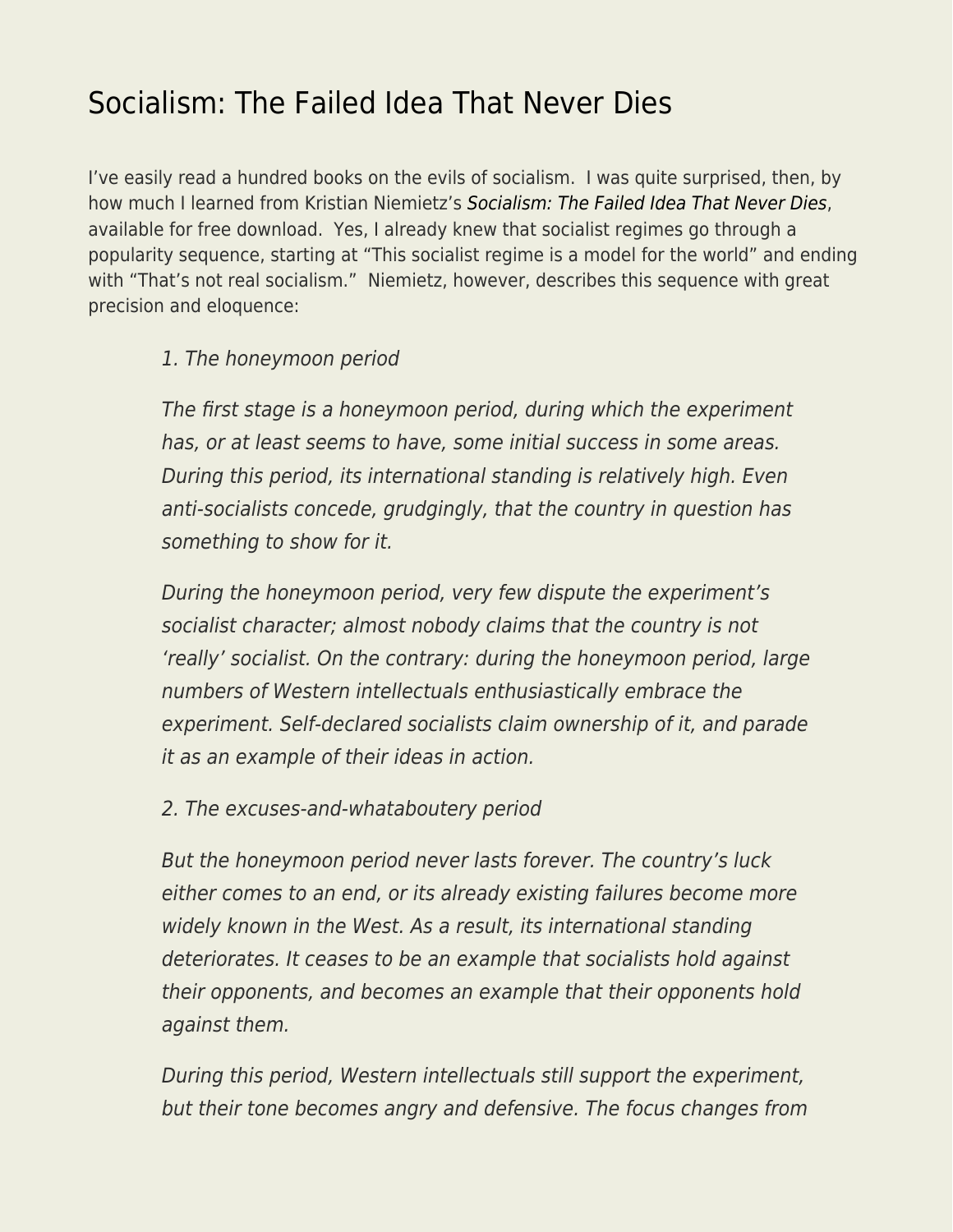the experiment's supposed achievements to the supposed ulterior motives of its critics. There is a frantic search for excuses, with the blame usually placed on imaginary 'saboteurs' and unspecified attempts to 'undermine' it. There is plenty of whataboutery.

## 3. The not-real-socialism stage

Eventually, there always comes a point when the experiment has been widely discredited, and is seen as a failure by most of the general public. The experiment becomes a liability for the socialist cause, and an embarrassment for Western socialists.

This is the stage when intellectuals begin to dispute the experiment's socialist credentials, and, crucially, they do so with retroactive effect. They argue that the country was never socialist in the first place, and that its leaders never even tried to implement socialism. This is the deeper meaning behind the old adage that 'real' socialism has never been tried: socialism gets retroactively redefined as 'unreal' whenever it fails. So it has never been tried, in the same way in which, in Orwell's Nineteen Eighty-four, the government of Oceania has always been at war with East Asia.

This is not a conscious process, let alone a purposefully orchestrated one. There is no equivalent of an industrial standards body, which awards a 'real socialism' certificate of authenticity, and then withdraws it again with retroactive effect. Socialists do not hold clandestine conferences in secret hideouts; they do not deliberately cover up their former support for the regime in question. They simply fall silent on the issue, and move on to the next cause.

At some point, the claim that the country in question was never 'really' socialist becomes the conventional wisdom. Since it is only the opponents of socialism who still refer to that example, while socialists themselves no longer do, it is easy to gain the impression that it must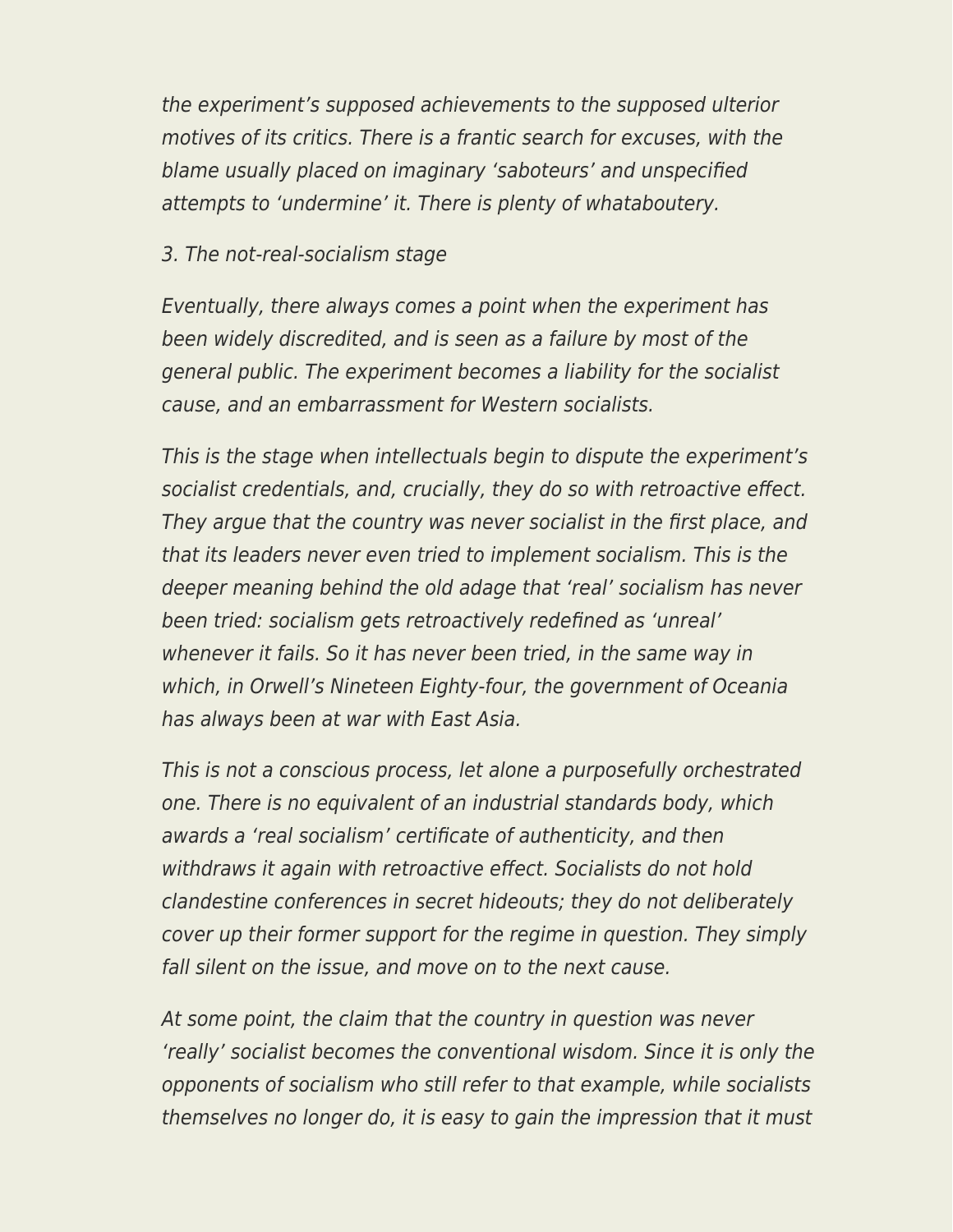be a straw man argument. This book will show that these alleged 'straw men' were all once very much alive. They are not straw men at all. They are the failed utopias of yesteryear.

In short:

The not-real-socialism defence is only ever invoked retrospectively, namely, when a socialist experiment has already been widely discredited. As long as a socialist experiment is in its prime, almost nobody disputes its socialist credentials. On the contrary: practically all socialist regimes have gone through honeymoon periods, during which they were enthusiastically praised and held up as role models by plenty of prominent Western intellectuals. It is only after the event (i.e. once they have become an embarrassment for the socialist cause) that their version of socialism is retroactively redefined as 'unreal'.

Niemietz then provides long list of case studies of self-labelled socialist regimes. The two biggest examples – Soviet Union and Maoist China – fit his sequence to a tee. So do North Korea, Cambodia, Albania, and Venezuela. The chapter on the latter was especially eyeopening for me. Choice passages:

Chávez defined his version of socialism explicitly in opposition to previous models. This was not empty rhetoric. Under Chavismo, there were genuine attempts to create alternative models of collective ownership

and democratic participation in economic life. In particular, the formation of worker cooperatives and various forms of social enterprises was heavily promoted. Exact figures are hard to come by, but, according to Piñeiro Harnecker (2009: 309), the number of worker-run cooperatives increased from fewer than 1,000 when Chávez was first elected to well over 30,000 in less than a decade. By the end of Chávez's second term, cooperatives accounted for about 8